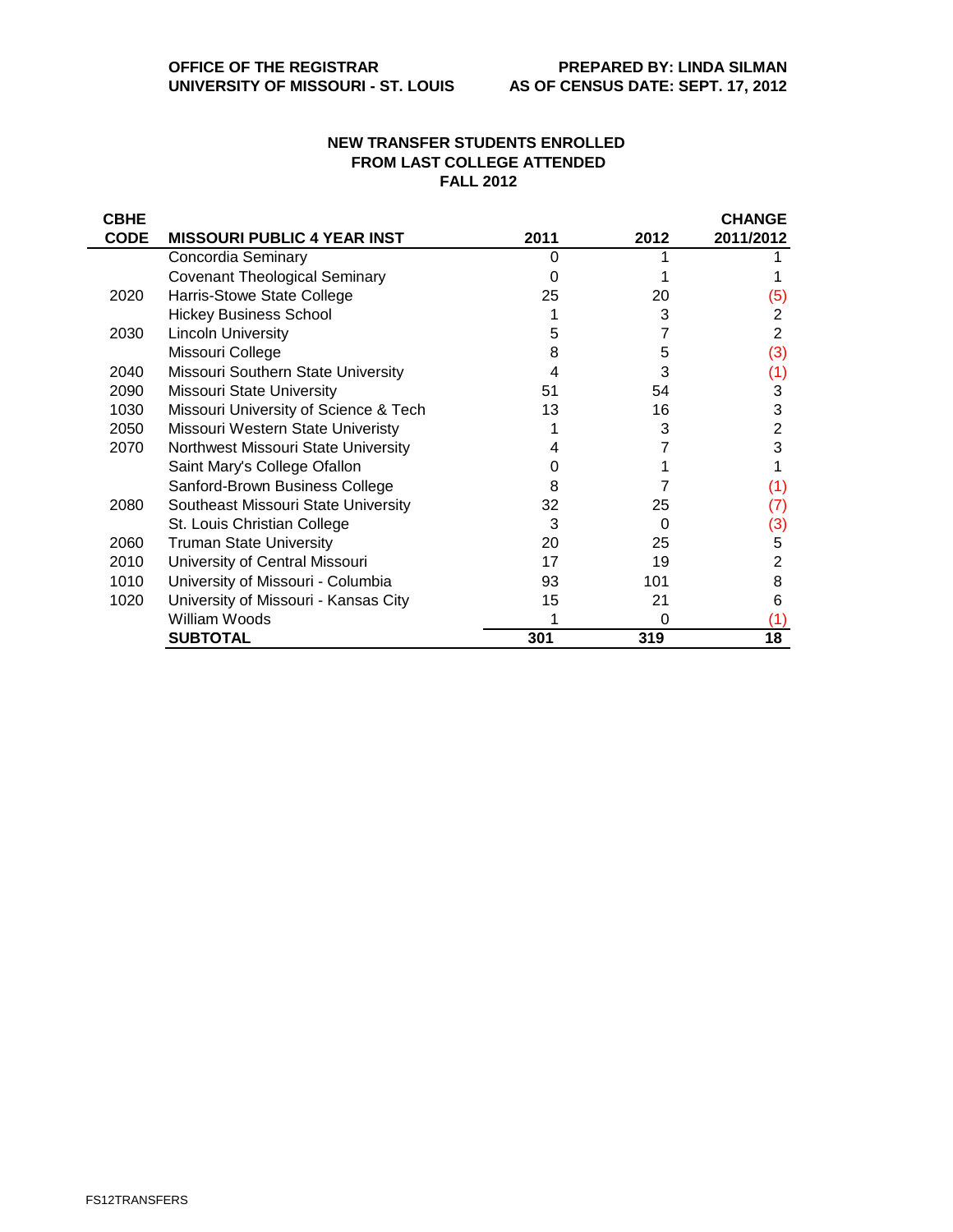| <b>CBHE</b> |                                                  |                |                | <b>CHANGE</b>  |
|-------------|--------------------------------------------------|----------------|----------------|----------------|
| <b>CODE</b> | <b>MISSOURI PUBLIC TWO-YEAR INST</b>             | 2011           | 2012           | 2011/2012      |
|             | <b>Blue River/Blue Springs Community College</b> | 0              | 1              | 1.             |
|             | Crowder College                                  | 1              | 1              | 0              |
|             |                                                  |                |                |                |
| 3020        | <b>East Central College</b>                      | 23             | 13             | (10)           |
| 3030        | Jefferson College                                | 70             | 84             | 14             |
|             | <b>Linn State Technical</b>                      | 0              | 1              | 1              |
| 3050        | <b>Longview Community College</b>                | 1              | 4              | 3              |
|             | Maple Woods Community College                    | $\overline{2}$ | 0              | (2)            |
| 3090        | Mineral Area College                             | 31             | 9              | (22)           |
| 3100        | Moberly                                          | 9              | 5              | (4)            |
|             | North Central Missouri College                   | 0              | 1              | 1.             |
|             |                                                  |                |                |                |
| 3025        | <b>Ozark Technical Communtiy College</b>         | 5              | 3              | (2)            |
|             | Penn Valley                                      | 5              | 0              | (5)            |
| 3105        | St. Charles County Community College             | 204            | 234            | 30             |
|             | St. Louis College of Health Careers              | 1              | 1              | $\mathbf 0$    |
| 3120        | St. Louis Community College - Florissant         | 206            | 166            | (40)           |
| 3140        | St. Louis Community College - Meramec            | 309            | 339            | 30             |
|             | St. Louis Community College - Wildwood           | 23             | 34             | 11             |
| 3130        | St. Louis Communtiy College - Forest Park        | 135            | 133            |                |
|             |                                                  |                |                | (2)            |
|             | <b>State Fair Community College</b>              | 1              | 1              | $\mathbf 0$    |
| 3160        | Three Rivers Community College                   | $\overline{2}$ | 1              | (1)            |
|             | <b>SUBTOTAL</b>                                  | 1,028          | 1,031          | $\overline{2}$ |
|             |                                                  |                |                |                |
| <b>CBHE</b> |                                                  |                |                | <b>CHANGE</b>  |
| <b>CODE</b> | <b>MISSOURI PRIVATE FOUR-YEAR INST</b>           | 2011           | 2012           | 2011/2012      |
|             | <b>Cardinal Glennon College</b>                  | 0              | 1              | 1.             |
| 5030        |                                                  |                |                |                |
|             | <b>Central Methodist University</b>              | $\mathbf{2}$   | 1              | (1)            |
|             | Chamberlain College of Nursing                   | $\overline{2}$ | 2              | 0              |
| 5040        | Columbia College                                 | 7              | 6              | (1)            |
|             | College of the Ozarks                            | 1              | 1              | 0              |
| 5050        | <b>Culver-Stockton College</b>                   | 1              | 0              | (1)            |
|             | Devry Institute of Technology                    | 3              | 0              | (3)            |
| 5060        | <b>Drury Univeristy</b>                          | 1              | $\overline{c}$ | 1              |
|             | <b>Everest College Springfield</b>               | 0              | 1              | 1              |
| 5080        | Fontbonne College                                | 9              | 10             | 1              |
|             |                                                  | 3              |                |                |
| 5090        | Hannibal-Lagrange College                        |                | 2              | (1)            |
|             | <b>Hickey Business School</b>                    | 0              | 3              | 3              |
| 5100        | <b>Lindenwood University</b>                     | 33             | 22             | (11)           |
|             | Logan College of Chiropractice                   | 1              | 1              | 0              |
| 5110        | Maryville University of St. Louis                | 11             | 12             | 1              |
| 5120        | <b>Missouri Baptist University</b>               | 13             | 11             | (2)            |
| 5130        | Missouri Valley College                          | 1              | 0              | (1)            |
|             | National American University Kansas City         | 1              | 0              | (1)            |
| 5140        | Park College                                     | 0              | 4              | 4              |
|             |                                                  |                |                |                |
| 5150        | <b>Rockhurst College</b>                         | 3              | 3              | 0              |
|             | Saint Louis Conservatory of Music                | 0              | 1              | 1              |
| 4020        | Saint Louis University Main Campus               | 31             | 31             | 0              |
|             | Saint Lukes Hospital School of Nursing           | 0              | 1              | 1              |
| 5170        | Southwest Baptist University                     | 1              | 1              | 0              |
|             | St. Louis College of Pharmacy                    | 3              | 4              | 1              |
| 5180        | <b>Stephens College</b>                          | $\overline{2}$ | 3              | 1              |
| 4030        | <b>Washington University</b>                     | 10             | 16             | 6              |
|             |                                                  |                |                |                |
| 5200        | <b>Webster University</b>                        | 20             | 19             | (1)            |
| 5210        | Westminister College                             | $\overline{c}$ | 1              | (1)            |
| 5220        | William Jewel College                            | $\overline{2}$ | 0              | (2)            |
|             | William Woods University                         | 1              | 3              | $\overline{a}$ |
|             | <b>SUBTOTAL</b>                                  | 164            | 162            | (4)            |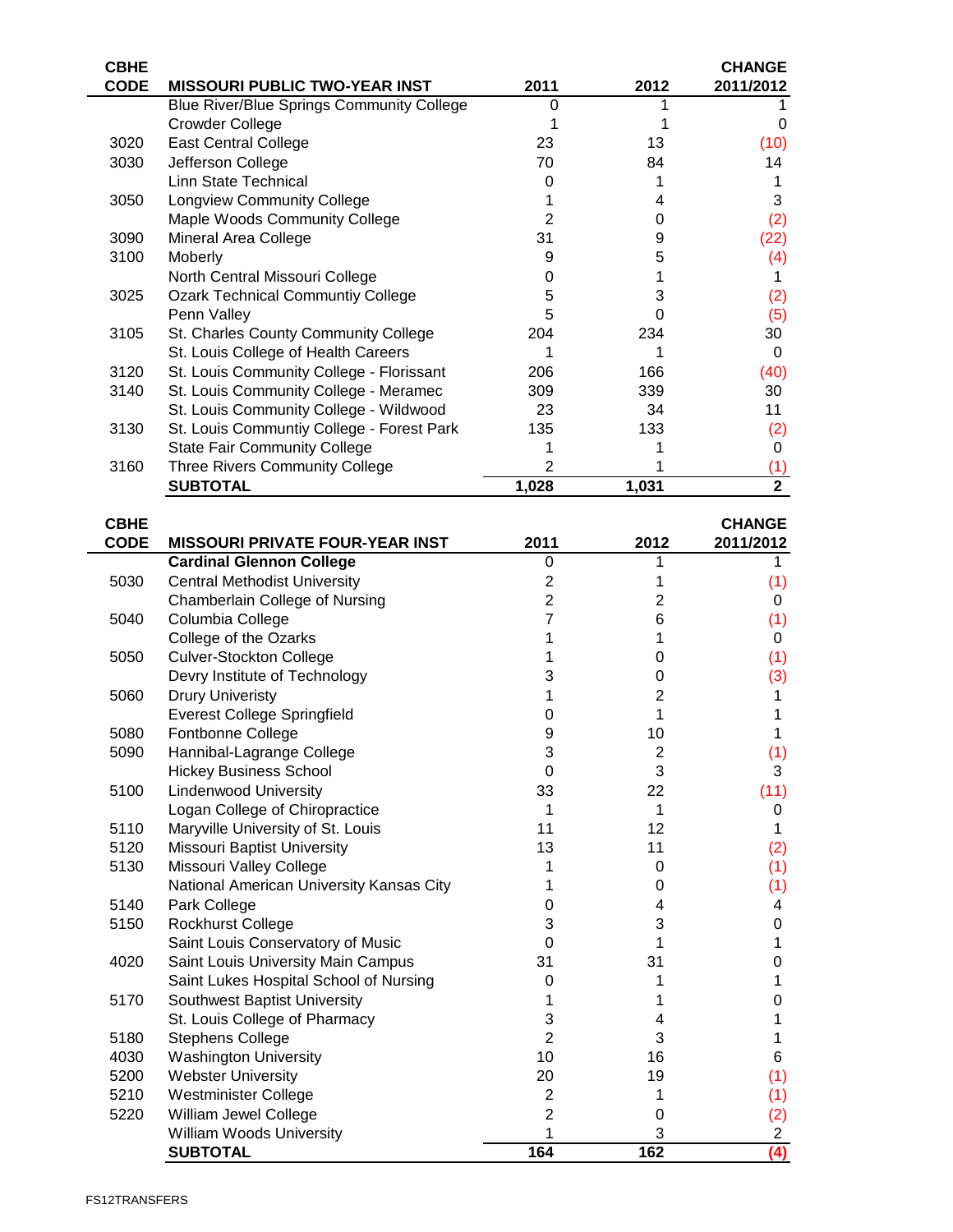| <b>CBHE</b><br><b>CODE</b> | <b>MISSOURI PRIVATE TWO-YEAR INST</b>     | 2011  | 2012  | <b>CHANGE</b><br>2011/2012 |
|----------------------------|-------------------------------------------|-------|-------|----------------------------|
|                            | Barnes-Jewish College, Goldfarb Sch       |       |       | <u>(2)</u>                 |
|                            | <b>Cottey College</b>                     |       |       |                            |
|                            | <b>Cox College of Nursing and Helath</b>  |       |       |                            |
|                            | <b>ITT Technical Institute Earth City</b> |       |       |                            |
|                            | <b>ITT Technical Institute St Louis</b>   |       |       |                            |
|                            | <b>Ranken Technical Institute</b>         |       |       | 2)                         |
|                            | Saint Johns Hospital School of Nursing    |       |       |                            |
|                            | Anthem College                            |       |       |                            |
|                            | <b>SUBTOTAL</b>                           | 13    | 14    |                            |
|                            | <b>MISSOURI GRAND TOTAL</b>               | 1,506 | 1.526 |                            |